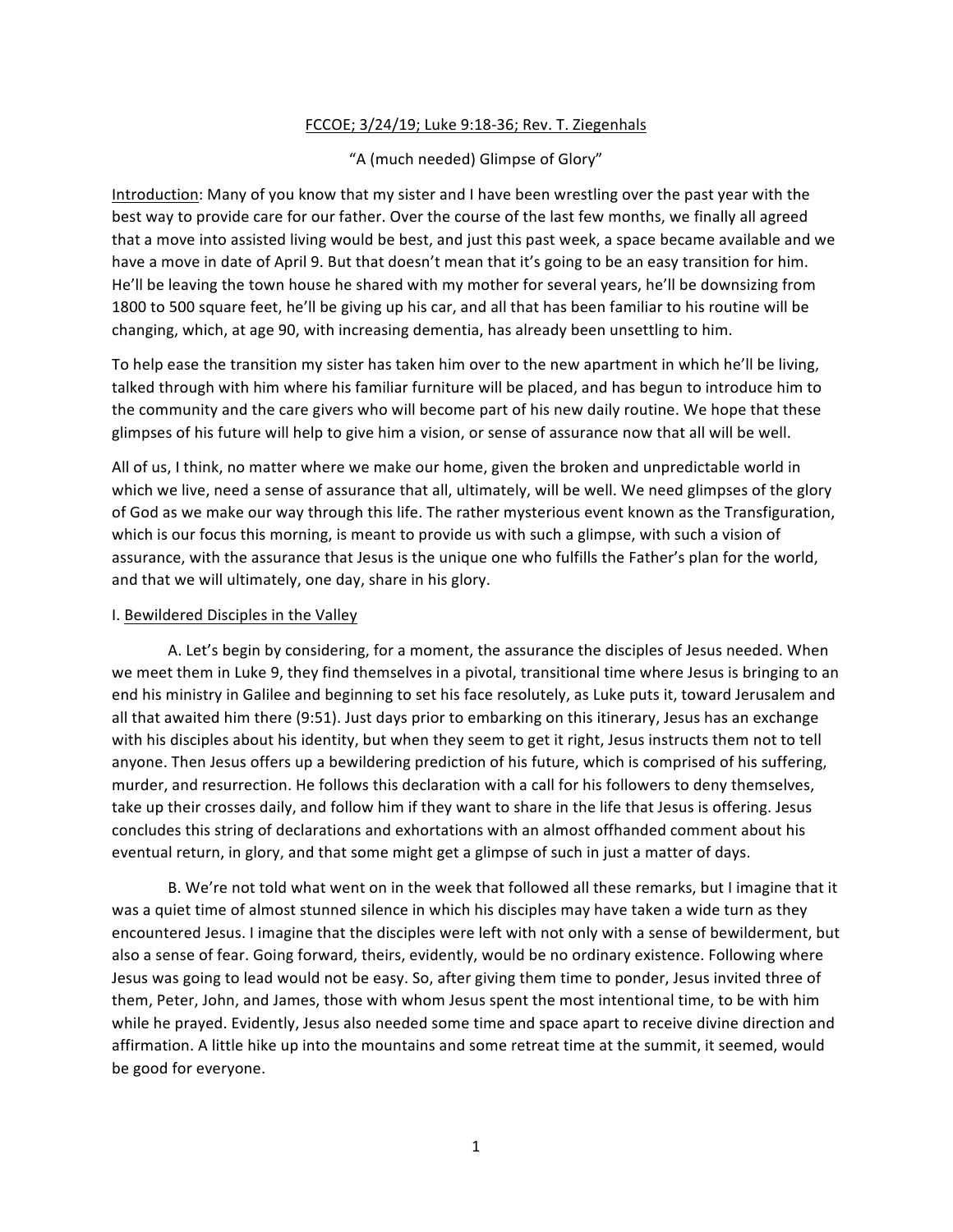## II. A Dazzling Conversation on the Summit

A. But this would be a hike, and a retreat, like no other. For, while Jesus was praying, events difficult to fathom took place. Jesus was literally transfigured, lit up in some way, into something brilliant and glorious. His face changed, and his clothing began to shine like a flashes of lightening that just wouldn't quit. He was then joined by Moses and Elijah, both of whom were also in some way gloriously shining. All three are reminiscent of the dazzling nature of the two angels at Jesus' tomb following his resurrection; they also "gleamed like lightening" (Lk. 24:4). As well, echoes of Moses coming down from Mt. Sinai with his face shining after having met with God (Ex. 34:29), and a description of Jesus as "the radiance of God's glory" by the writer of Hebrews (1:3), are present here as well.

B. What was happening? Sometimes you may hear people speak of what are called "thin places." As an old Celtic saying has it, "Heaven and earth are only three feet apart, but in thin places that distance is even shorter." A thin place is one in which an encounter with the divine seems that much more possible. It is a place where the border between God's dimension of reality and our dimension seems particularly "thin." This mountain peak became such a place. Somehow, heaven had broken through. Moses and Elijah, figures of old, were displaying the eternal glory that they now possessed, and Jesus was displaying the eternal glory he would possess, after his death, resurrection, and ascension.

C. Perhaps even more amazing was that in this bedazzled, glorified state, Jesus, Moses, and Elijah began to have a conversation! "Yo, Mo, how's it goin'?" "Eli, you haven't aged a day!" After opening pleasantries, the topic was Jesus' departure (v. 31) which, likely, he had been just praying about. Helpful to know is that the word "departure" is the translation of the word "exodus." It's a word which looks back, of course, to the rescue and leading by God, through Moses, of his people Israel from slavery in Egypt and into the Promised Land. But now used here, it also points forward to the death, resurrection, and ascension of Jesus (cf. 9:51) through which he would accomplish a new, or second exodus, rescuing and leading the world's people out of their slavery to sin and death and into his promised new creation. Moses and Elijah, representing the OT law and the prophets, seem to be there in conversation with Jesus to affirm that what God had begun in and through them Jesus was going to bring to fulfillment. It seems to have been a powerful assurance for Jesus as he followed where the law and the prophets were leading, affirming that in turning toward Jerusalem he was on the right track, even though his rescue operation would bring him through much suffering before the glory.

## III. A Directing Voice from Heaven

A. This whole scene was also to serve as a powerful assurance for those three disciples, but, worn out it seems from the hike, they were having trouble staying awake! It's hard to imagine how, but, remembering ahead to the Garden of Gethsemane, it wouldn't be the last time these guys would struggle to keep their eyes open while Jesus was praying. Ultimately, the brightness that was shining all around brought them to full attention. Somewhat confused by all that came into focus, Peter blurted out that they should pitch three tents, one each for Jesus and his two friends. Maybe this was to dim the bright light, or to somehow prolong this amazing experience. However, what the Father's voice from heaven made clear is that Jesus was now the only one that mattered. He is unlike anyone else, even two of God's greatest servants. He is the one the Father had chosen to carry out his rescue operation. He is the one the disciples should be listening to. As if to affirm this, when the voice had finished, only Jesus was left, and the whole event ends almost as suddenly as it began.